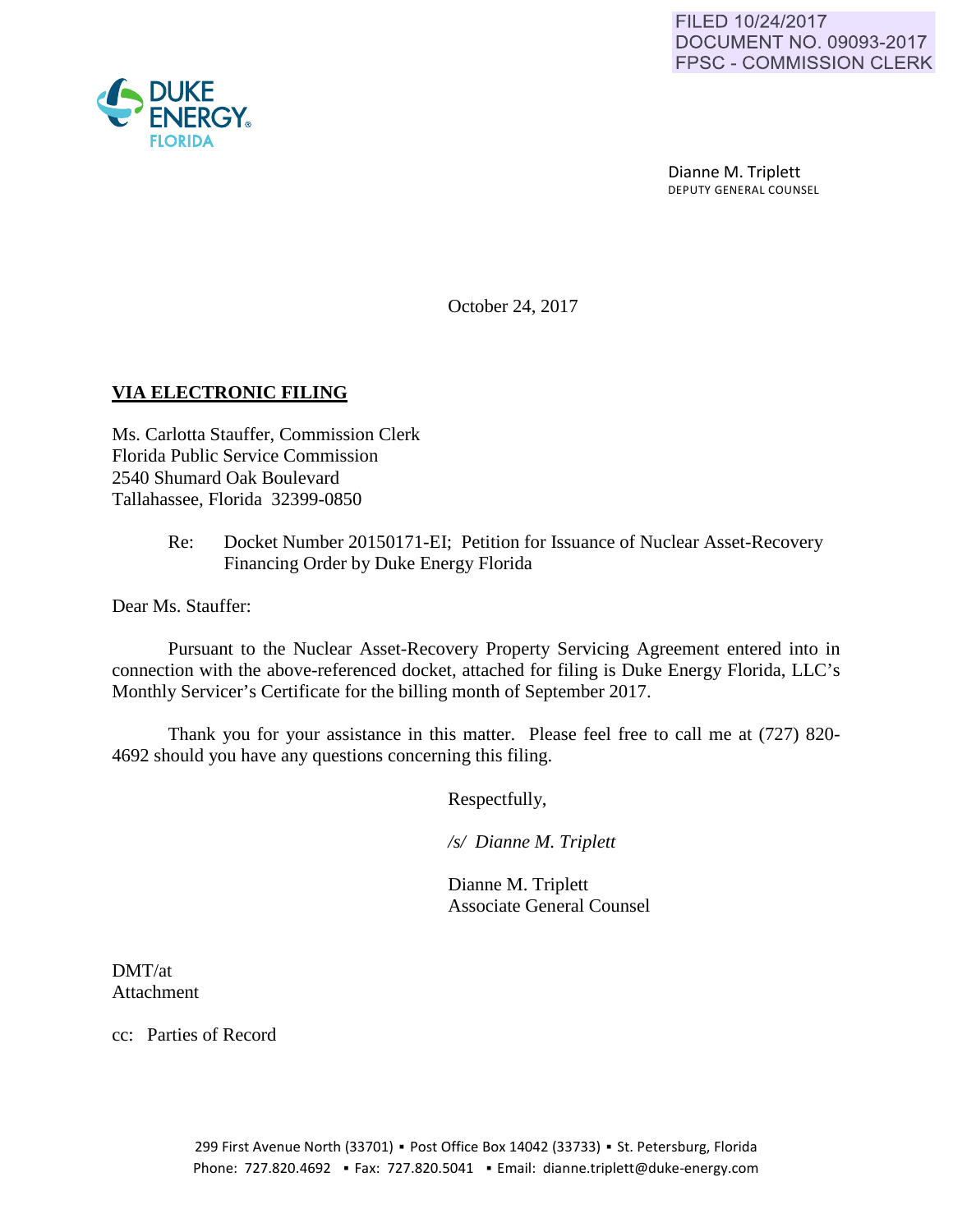# **MONTHLY SERVICER'S CERTIFICATE**

### DUKE ENERGY FLORIDA PROJECT FINANCE. LLC

#### \$1,294,290,000 Series A Senior Secured Nuclear Asset-Recovery Bonds

Pursuant to SECTION 3.01(b) of the Nuclear Asset-Recovery Property Servicing Agreement dated as of June 22, 2016 by and between Ouke Energy Florida, Inc., as Servicer, and Duke Energy Florida Project Finance, LLC, as Issuer (the "Servicing Agreement"), the Servicer does hereby certify as follows:

Capitalized terms used but not defined in this Monthly Servicer's Certificate have their respective meanings as set forth in the Servicing Agreement. References herein to certain sections and subsections are references to the respective sections or subsections of the **Servicing Agreement.** 

Current BILLING MONTH: September 2017

#### Current BILLING MONTH: 8/29/2017 - 9/27/2017

| Standard Billing for prior BILLING MONTH: August 2017          |                   |       |  |
|----------------------------------------------------------------|-------------------|-------|--|
| <b>Residential Total Billed</b>                                | \$<br>269,077,737 |       |  |
| Residential NUCLEAR ASSET-RECOVERY CHARGE ("NARC") Billed      | 7,462,636         | 2.77% |  |
| General Service Non-Demand Total Billed                        | 24,144,702        |       |  |
| General Service Non-Demand NARC Billed                         | 518,377           | 2.15% |  |
|                                                                |                   |       |  |
| <b>General Service Billed</b>                                  | 1,242,670         |       |  |
| <b>General Service NARC Billed</b>                             | 27,609            | 2.22% |  |
| <b>General Service Demand Total Billed</b>                     | 117,069,575       |       |  |
| <b>General Service Demand NARC Billed</b>                      | 3,136,474         | 2.68% |  |
| <b>Curtailable Total Billed</b>                                | 956.611           |       |  |
| <b>Curtailable NARC Billed</b>                                 | 19,425            | 2.03% |  |
| Interruptible Total Billed                                     | 9,173,347         |       |  |
| Interruptible NARC Billed                                      | 277,849           | 3.03% |  |
| <b>Lighting Total Billed</b>                                   | 2,098,802         |       |  |
| <b>Lighting NARC Billed</b>                                    | 16,221            | 0.77% |  |
| YTD Net Write-offs as a % of Total Billed Revenue (see Note 1) |                   |       |  |
| Non-Residential Class Customer Write-offs                      |                   |       |  |
| <b>Residential Class Customer Write-offs</b>                   |                   |       |  |
| <b>Total Write-offs</b>                                        | 0.13%             |       |  |
| <b>Aggregate NARC Collections (see Note 2)</b>                 |                   |       |  |
| <b>Total NARC Remitted for Current BILLING MONTH</b>           |                   |       |  |
| <b>Residential NARC Collected</b>                              | \$<br>6,421,890   |       |  |
| General Service Non-Demand NARC Collected                      | 445,677           |       |  |
| <b>General Service NARC Collected</b>                          | 23,664            |       |  |
| <b>General Service Demand NARC Collected</b>                   | 2,698,712         |       |  |
| <b>Curtailable NARC Collected</b>                              | 17,749            |       |  |
| Interruptible NARC Collected                                   | 238,615           |       |  |
| <b>Lighting NARC Collected</b>                                 | 13,804            |       |  |

13,804

9,860,111

9,860,111

\$

\$

**Total Current NARC Collected and Remitted** 

**Sub-Total of NARC Collected**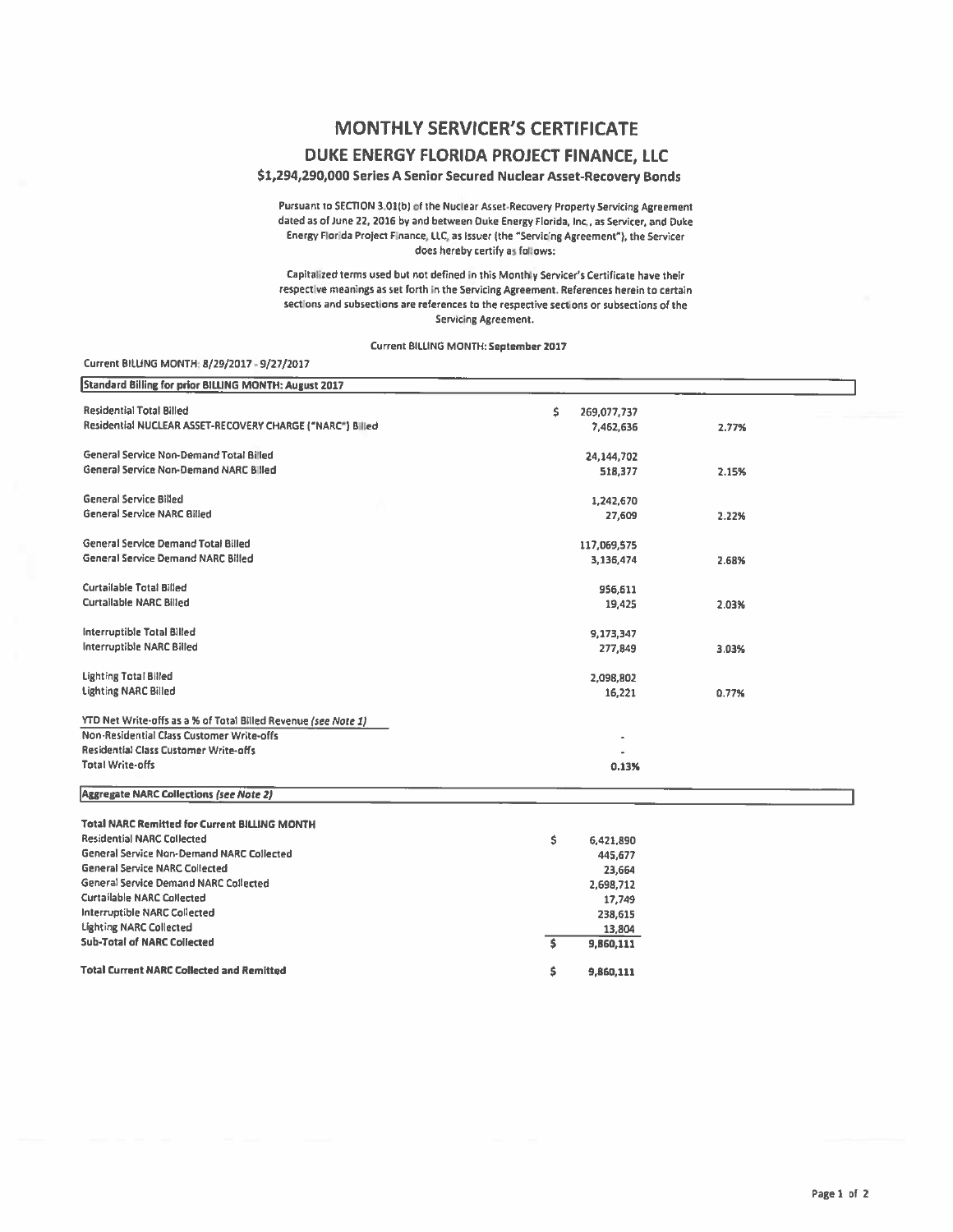Aggregate NARC Remittances for September 2017 BilliNG MONTH Aggregate NARC Remittances for October 2017 BILliNG MONTH Aggregate NARC Remittances for November 2017 BilliNG MONTH Aggregate NARC Remittances for December 2017 BilliNG MONTH Aggregate NARC Remittances for January 2018 BllliNG MONTH Aggregate NARC Remittances for February 2018 BilliNG MONTH Total NARC Remittances

Current BILUNG MONTH: 8/29/2017-9/27/2017

Executed as of this 24th day of October 2017.

DUKE ENERGY FLORIDA, lLC,

s

9,860,111 N/A N/A N/A N/A N/A 9,860,111

\$

as Servicer By : ~

David Doss

Director , Electric Utilities and Infrastructure

*.. NDt•l: NARC Write-off not applied to individual* customer cJosses. *••NDte 2: NARC* collections *o//ocoted* bosed *on prior month billings.*  CC: DUKE ENERGY FLORIDA PROJECT FINANCE, LLC